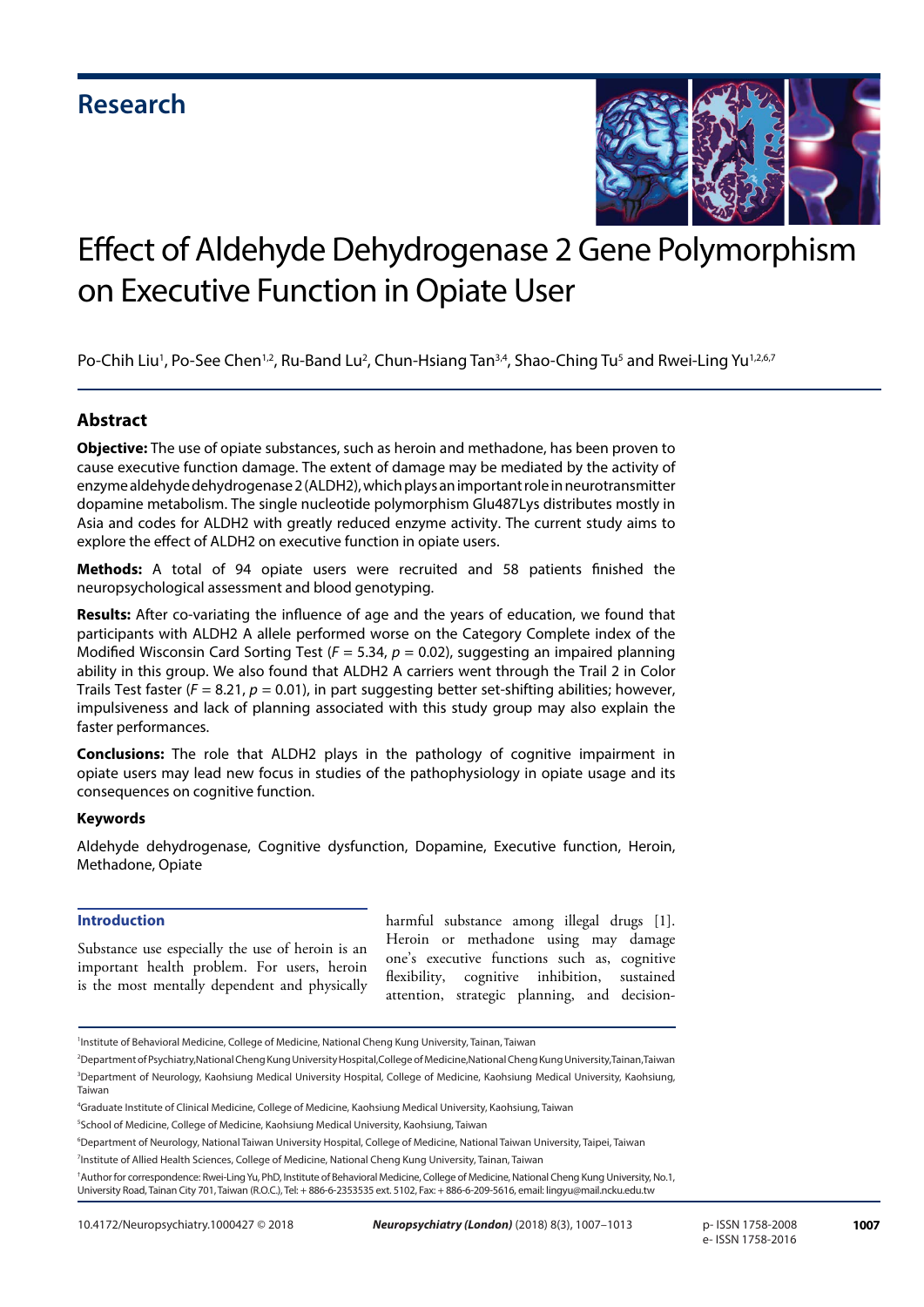making [2]. Certain genotypes of key enzymes that catalyze the metabolism of these substances may underlie the extent of damage that these substances may cause in the users. Specifically, aldehyde dehydrogenase 2 (ALDH2) catalyzes the metabolism of opiates, by modulating levels of metabolites, and of the neurotransmitters involved in the process, dopamine is the most critical [3].

The ALDH2 gene leads to the transcription of the enzyme ALDH2, and depending on the single nucleotide polymorphism Glu487Lys, the level of activity in the ALDH2 enzymes may vary [4,5]. According to the homotetrametic enzyme hypothesis, the inactive allele (ALDH2 A) is the main phenotype gene, instead of the active allele (ALDH2 G) [6]. From the perspective of ALDH2 A allele regional distribution in East Asia [7], related studies become more prevalent to medical practices in Asian countries.

In dopamine metabolism, dopamine and related catecholamines were first turned into toxic aldehydes 3,4-dihydroxyphenylacetaldehyde (DOPAL) and 3 , 4 - d i h y d r o x y p h e n y l g l y c o l a l d e h y d e (DOPEGAL) in reactions catalyzed by monoamine oxidase A (MAOA). These aldehydes then turned into carboxylic acids 3,4-dihydroxyphenyl-acetic acid (DOPAC) and 3,4-dihydroxymandelic acid (DOMA), respectively via the catalyzing properties of ALDH2 [8]. If the activity of ALDH2 is limited, the toxic aldehydes generated in this metabolism may accumulate, causing neural death [9,10].

One of the dopamine pathways in the brain originates from substantia nigra and ventral tegmental area, and projects to cortical regions like mesocortical system [11]. Dopamine could influence one's prefrontal cortex function through the mesocortical pathway or the nigrostriatal pathway via the striatothalamocortical loops [12]. Prefrontal lobe related cognitive functions were collectively included under the umbrella term *executive functions* [13]. Chung had divided executive functions into five main constructionsplanning, verbal fluency, inhibition, and setshifting [14].

Heroin bind to μ-opioid receptors in substantia nigra and ventral tegmental area, triggering dopamine release [15,16] and the subsequent projection along its pathway [11]. In this way, the use of heroin could influence executive functions [17]. Despite causing less damage, methadone induces dopamine reactions similar to those triggered by heroin [18]. The combination of low ALDH2 catalytic efficiency and elevated dopamine concentration in the ventral tegmental area propagated by opiate intake could lead to the accumulation of neuro-toxic aldehydes, byproducts in dopamine metabolism. These aldehydes accumulate and harm dopaminergic neurons in ventral tegmental area, causing further neural deceases [19]. Considering the dopamine projection along the frontostriatal pathway, an injury in the ventral tegmental area involves dopaminergic dysfunction in the prefrontal cortex [20], ultimately leading to executive dysfunction in the given individual. Previous studies have investigated the role of dopamine system in cognitive functions of opiate users [21]. However, to the best of our knowledge, no studies have investigated the role of ALDH2 in the executive function of opiate users.

Past studies on ALDH2 have focused on its relation to general cognitive function in patients with Alzheimer's disease (AD), Parkinson's disease (PD), and substance use disorders. Some studies proposed that ALDH2 A allele may be a risk factor of AD [22-24], but others disagreed [25-28]. Of the studies listed above, only Kim et al. and Shin et al. evaluated the general cognitive function of AD patients, but both of them failed to find a relation between general cognitive function and ALDH2 [25,26]. Previous studies on ALDH2 and PD have focused on catecholaldehyde hypothesis, which suggested that ALDH2 inactivity may mediate the extent of damage to the dopamine system due to increased levels of toxic aldehydes [13]. Further studies have supported this hypothesis by associating ALDH2 with the chemicals related to parkinsonism, such as pesticides [29], fungicide [30], and rotenone model [31]. The study conducted by Zhao et al. reported similar results, supporting the neurotoxic theory [32], but another study failed to find the same relation between ALDH2 and PD development [33]. Furthermore, Yu et al. analyzed the role of specific ALDH2 genotypes on cognitive functions in PD and found that ALDH2 A allele carriers performed worse on cognitive function tests and had higher dementia rate [34], compared to those without the allele.

On a separate note, in a study of alcohol use and ALDH2, individuals who carried ALDH2 A allele, interestingly, tended to consume less alcohol; nonetheless, no significant impairment in general cognitive functions or memory were noted in these participants [35]. In addition, previous study on ALDH2 has investigated its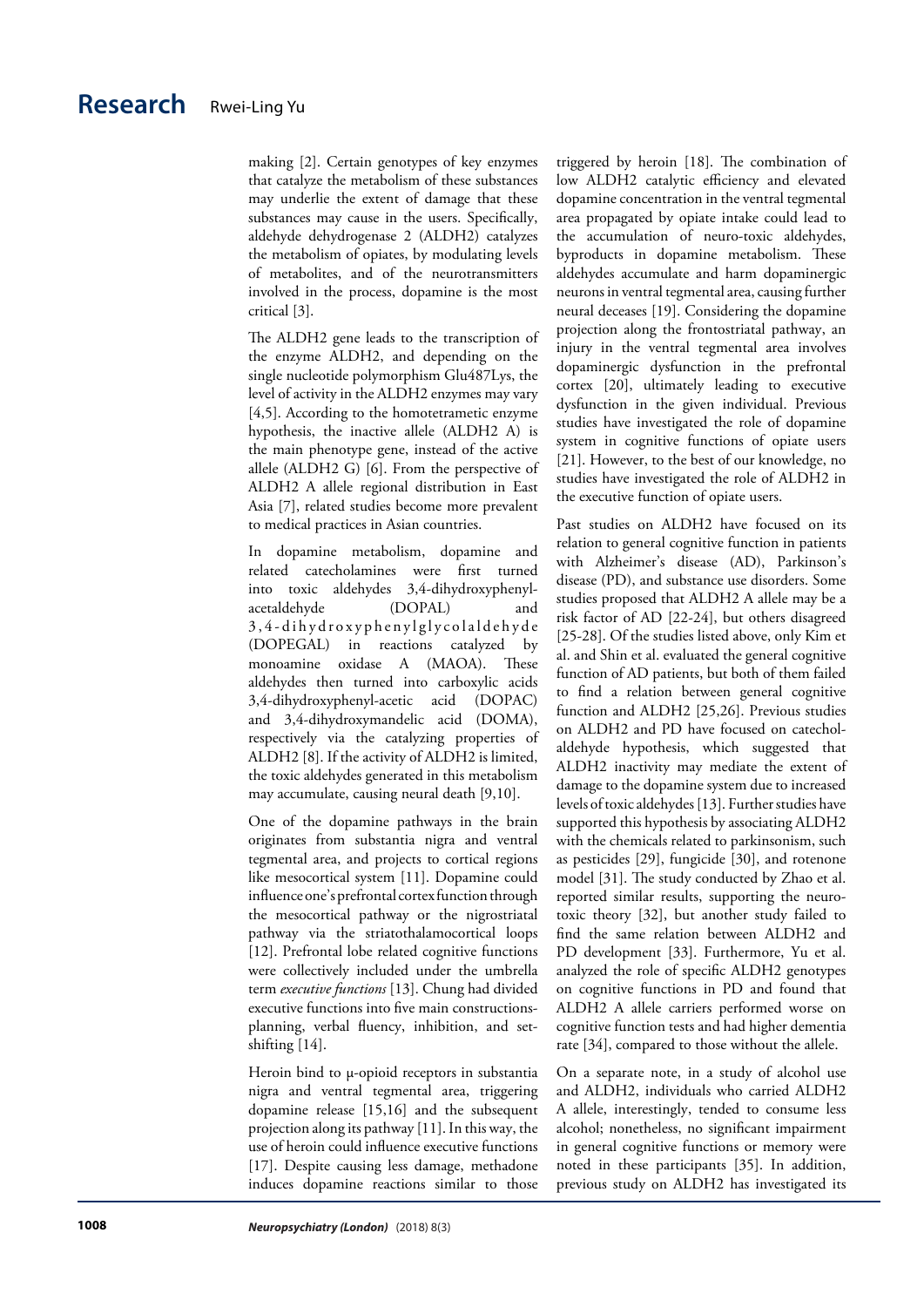relation with opiate use. The allele frequency of the ALDH2 A, that studies found, was higher in opiate users, and these ALDH2 A carriers showed more novelty seeking and harm avoidance personality [36].

Although previous studies have explored general cognitive function in patients with AD, PD, and substance users, a study probing the role of ALDH2 genotype in cognitive function in opiate users has yet to be performed. Opiate usage could cause dopaminergic system damage, and the extent of damage may be mediated by the efficiency of ALDH2 to catalyze toxic aldehydes.

The present study hypothesized that the increased level of toxic aldehydes may damage the dopaminergic system, thereby leading to vulnerability in developing executive dysfunctions on top of the cognitive impairment associated with opiate use. Thus, our study aims to clarify the relation between ALDH2 genotypes and executive function in opiate users.

#### **Materials and Methods**

#### **Participants**

The participants were recruited from the methadone clinic. The inclusion criteria were: (1) outpatients attending methadone clinic due to heroin use (2) intact sensation and perception to follow test directions and tested stimuli (3) literacy and ability to communicate in Chinese. The exclusion criteria were: (1) comorbidities, including other psychiatric disorders diagnosed under the Chinese version of Mini-International Neuropsychiatric Interview [37] (2) auditory or visual impairment (3) insufficient proficiency in the Chinese language, either in listening, speaking, or reading.

Ninety-four participants were contacted at the beginning of our study, and 58 of them completed the study. Of the 36 patients who dropped out of the study, some did not complete the screening test and others failed to provide blood sample. Therefore, the study analysis included results from a total of 58 participants.

#### **Standard protocol approvals, registrations, and patient consent**

All the participants were well informed about the procedures and purpose of the current study before signing a written informed consent. The current study had been approved by the Institutional Review Board. Participants completed the interviews, blood drawings, and neuropsychological tests in succession. All procedures were performed in accordance with the approved guidelines.

#### **Neuropsychological assessment**

All participants underwent psychometric testing by neuropsychologists experienced in the following tests. The Modified Wisconsin Card Sorting (M-WCST) [38] was given to evaluate planning [39]. Examiners provided cards with figures of varying shapes, colors, and numbers, and the participants were asked to group each card into a category. The examiners showed the cards, one by one, and gave only a confirmative or negative feedback, corresponding to the accuracy of participant's responses. To complete the task successfully, participants needed to initiate and maintain a certain rule within a category then switch to a new rule in between categories, without being directly told the sorting rule in effect. The categories completed and the different errors made were recorded. For the Verbal Fluency Test (VFT) [40], participants were asked to generate as many words as possible, in a given semantic category under a time limit. The Color Trails Test (CTT) [41] mainly measured set-shifting and processing speed, and the results comprised several scores. Trail 1 test purely evaluated processing speed, while the Trail 2 test evaluated set-shifting in addition to the processing speed. To get an estimation of the set-shifting function, the Interference Index was calculated based on the Trail 1 and Trail 2 scores, yielding the formula:  $(Trail 1 - Trail 2)$ / Trail 1 [42]. The assessments utilized by the present study are reliable, valid, and sensitive to prefrontal cortex impairment.

#### **Blood samples and Genotyping**

Twenty milliliters of venous blood was drawn from each participant, and DNA extracted from the sample. The genotyping of ALDH2 gene was conducted via polymerase chain reaction, using protocols proposed by Chen [43] and Dandre [44]. The laboratory technician who performed the genotyping and read the genotypes was blinded from the patients' clinical data.

#### **Statistical analysis**

Without knowing participants' performances or clinical characteristics, they were divided into ALDH2 GG and AG/AA groups based on the homotetrameric hypothesis by Crabb [6]. Considering the effect of patient age and years of education on test performance, we covariated age and years of education, compared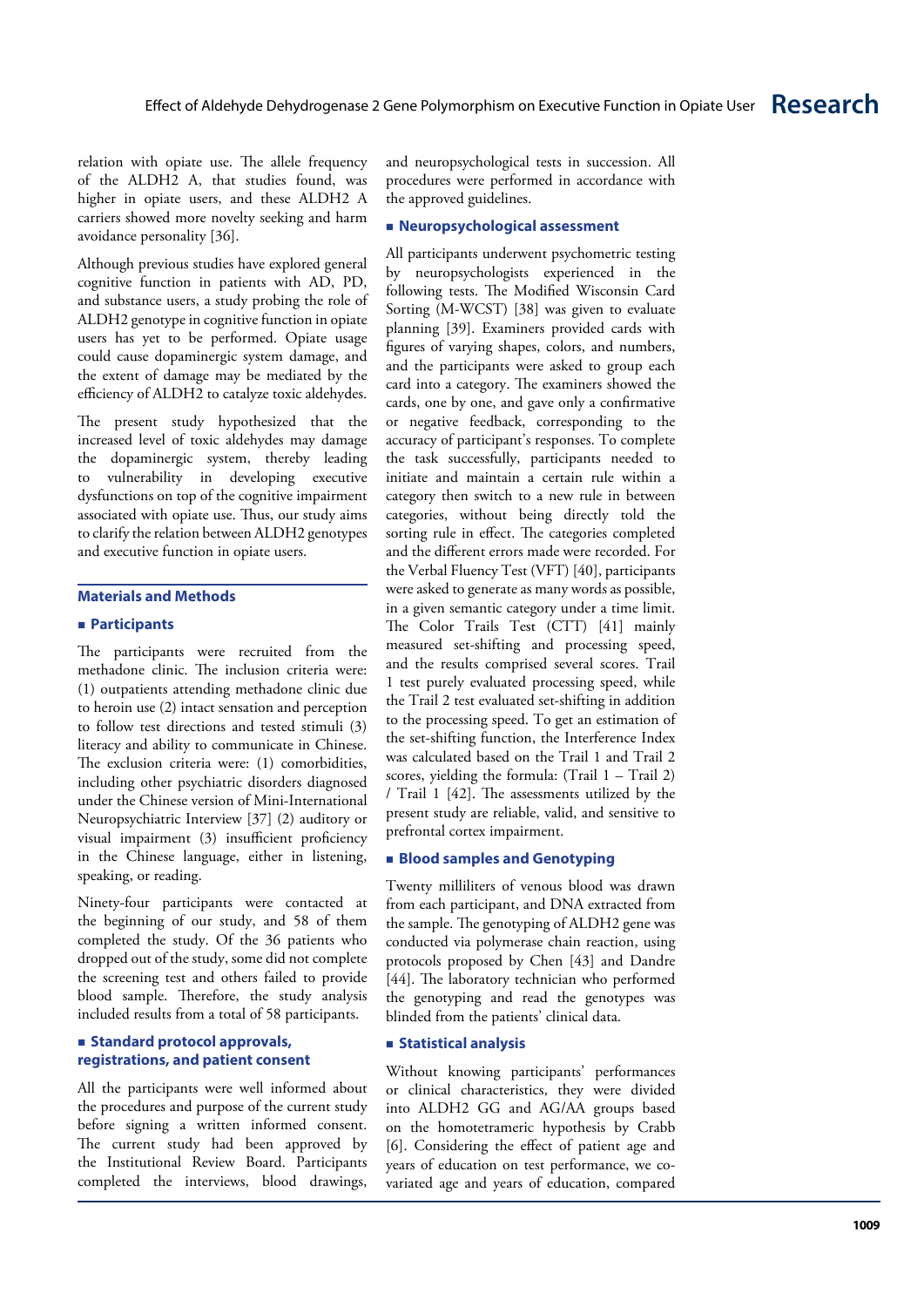executive function test scores from different gene groups via ANCOVA in parametric variables (M-WCST and CTT) and via rank ANCOVA [45] in non-parametric variables (VFT). All levels of significance in tests were set to 0.05.

#### **Results**

A total of 94 participants were recruited in our study and 58 participants completed all study protocols and thus remained in the current study. There were no significant differences in the sex, age, and the years of education between participants who completed and those who dropped out of the study **(Table 1)**. Out of the remaining participants, 24 had ALDH2 GG, 27 ALDH2 AG, and 7 ALDH2 AA genotypes. According to Ting et al., the ALDH2 A allele incidence rate in Taiwan was 0.29 [46], but the incidence rate in our study participants was 0.35; statistical analysis revealed that the incidence rate of ALDH2 A alleles found in our study groups was representative of the incidence rate in the population, according to Hardy-Weinberg equilibrium. Nonetheless, it might be a point of future studies to verify that the observed increase in incidence rate of ALDH2 A alleles in opiate users were merely by chance.

We divided participants into a group with ALDH2 GG and a group with ALDH2 AG/ AA, based on the homotetrameric hypothesis by Crabb [6]. In the demographic variables, there were no significant differences in the sex, years of education, methadone dosage, and years of heroin use, between the study groups. However, the mean age of ALDH2 GG group was lower than that of AG/AA group ( $t = 2.16$ ,  $p = 0.03$ ) **(Table 1)**.

Considering that executive functions may be influenced by patient age and years of education, we co-variated these two variables before comparing the performances in executive function between the ALDH2 AG/AA and GG groups. The results showed that, gene group had a significant effect on performances in Category Complete of M-WCST (*F* = 5.34, *p* = 0.02) and Trail 2 in CTT (*F* = 8.21, *p* = 0.01) **(Table 2)**.

#### **Discussion**

The primary purpose of current study was to explore various subdomains under executive functions in heroin and related substance users with different ALDH2 genotypes, by comparing their performance in planning, verbal fluency, and set-shifting tests. In the current study, after co-variating the influence of patient age and years of education, we found that participants with ALDH2 GG performed better in the Category Complete index of the M-WCST than those with the ALDH2 A allele, suggesting a deficit in abstract concept formation in these

|                                      | <b>ALDH2 GG</b> |           | <b>ALDH2 AG/AA</b> |           | <b>Statistic</b> | p value | <b>Dropout</b> |           | Statistic (+) | p value |
|--------------------------------------|-----------------|-----------|--------------------|-----------|------------------|---------|----------------|-----------|---------------|---------|
|                                      | Mean            | <b>SD</b> | Mean               | <b>SD</b> |                  |         | Mean           | <b>SD</b> |               |         |
| lΝ                                   | 24              |           | 34                 |           |                  |         | 36             |           |               |         |
| Gender (male%) <sup>a</sup>          | 71%             |           | 88%                |           | $x^2 = 2.77$     | 0.10    | 89%            |           | $x^2 = 1.02$  | 0.31    |
| Age (years) <sup>b</sup>             | 41.43           | 6.19      | 45.26              | 6.79      | $t = 2.16$       | $0.03*$ | 45.72          | 7.08      | $t = 1.36$    | 0.18    |
| Education (years) <sup>c</sup>       | 9.83            | 1.90      | 10.12              | 2.10      | $U = 349.50$     | 0.60    | 8.94           | 2.78      | $U = 785.50$  | 0.07    |
| Methadone (mg/day) <sup>b</sup>      | 40.63           | 20.56     | 44.65              | 25.90     | $t = 0.53$       | 0.60    |                |           |               |         |
| Past heroin use (years) <sup>c</sup> | 11.31           | 7.60      | 14.26              | 7.71      | $U = 314.50$     | 0.14    |                |           |               |         |

| Table 2: Executive function in the study groups. |                 |           |                    |       |               |                |  |  |  |
|--------------------------------------------------|-----------------|-----------|--------------------|-------|---------------|----------------|--|--|--|
|                                                  | <b>ALDH2 GG</b> |           | <b>ALDH2 AG/AA</b> |       | Statistic (+) | <i>p</i> value |  |  |  |
|                                                  | Mean            | <b>SD</b> | Mean               | SD    |               |                |  |  |  |
| Modified Wisconsin Card Sorting Test             |                 |           |                    |       |               |                |  |  |  |
| Category Complete <sup>a</sup>                   | 5.90            | 1.09      | 5.15               | 1.42  | $F = 5.34$    | $0.02*$        |  |  |  |
| Perseverative Error <sup>at</sup>                | 2.71            | 2.80      | 3.59               | 3.22  | $F = 2.29$    | 0.14           |  |  |  |
| Nonperseverative Error <sup>at</sup>             | 4.67            | 3.23      | 6.12               | 3.57  | $F = 3.99$    | 0.05           |  |  |  |
| Verbal Fluencty Test <sup>b</sup>                | 33.21           | 8.63      | 34.45              | 8.22  | $F = 0.16$    | 0.82           |  |  |  |
| <b>Color Trails Test</b>                         |                 |           |                    |       |               |                |  |  |  |
| Trail 1 <sup>at</sup>                            | 41.70           | 16.02     | 40.38              | 14.12 | $F = 2.20$    | 0.14           |  |  |  |
| Trail 2 <sup>at</sup>                            | 94.70           | 23.80     | 85.53              | 38.50 | $F = 8.21$    | $0.01*$        |  |  |  |
| Interference Score <sup>at</sup>                 | 1.48            | 0.85      | 1.14               | 0.57  | $F = 1.84$    | 0.18           |  |  |  |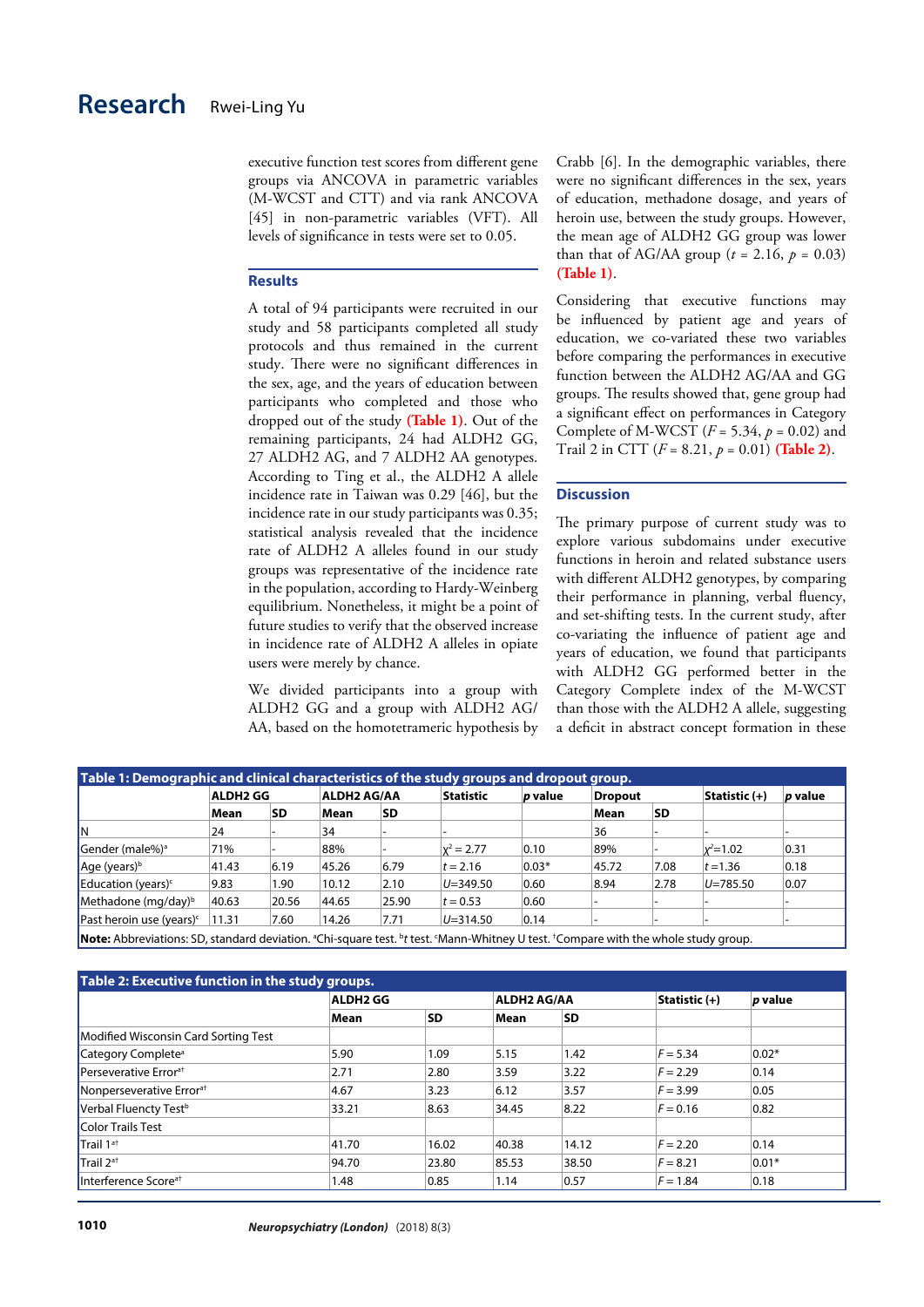ALDH2 A carriers. To go through the Category Complete assessment successfully, an individual needed to initiate, maintain, and terminate categorization based on an abstract concept [47]. Although statistical significance was not reached, the trend of lower performances by ALDH2 A carrier was present in other indices, such as more preservative and non-preservative errors, in the M-WCST. Therefore, the present study suggests relative vulnerability in ALDH2A allele carriers to progress to impairment in learning, rule following, and decision making, with opiate use.

In analyzing set-shifting among the study groups, we found that the ALDH2 A allele carrier performed significantly better in the Trail 2 but insignificantly in the Trail 1 and the Interference Index in the CTT. Considering that CTT evaluated different functions simultaneously, the success ALDH2 A allele carriers had may reflect the insensitivity of the assessment instead of a true measure of set-shifting functions.

Although one way to explain this success might be faster processing speed and set-shifting, we propose otherwise. First, results from assessment of ALDH2 A patients' processing speed (Trail 1) and set-shifting (Interference Index) did not reach a significant difference between the study groups. Secondly, previous literatures have not shown that damaged dopaminergic system could lead to improved- or even intact- setshifting skills. More studies would therefore be needed to conclude a protective role of ALDH2 A allele in the abilities of set-shifting. Another proposal that might explain ALDH2 A patients' significantly higher score on Trial 2 raises the point of impulsivity associated with this patient group. CTT is a timed assessment; the time required before tasks execution were recorded. Therefore, participants who went through the tests faster would have been scored higher, given the same percentage of response accuracy. If the tasks that the participants were asked to do were easy enough to answer right away, immediate responses naturally led to better performances. In our opinion, the better performance on CTT in ALDH2 A carriers in the current study may be attributed to impulsiveness and lack of planning. However, its detailed mechanism remains unclear. More researches with more sensitive set-shifting tests are needed to confirm this hypothesis.

Previous studies of ALDH2 and cognitive function focused on the genotype's relation with highly prevalent neurodegenerative diseases,

like AD and PD. Although etiologies of AD and PD are different from that of opiate use in our study, these diseases share common clinical characteristics of cognitive function decline and toxic aldehydes- induced damage to the dopaminergic system that underlies the pathology. Many studies have reported relations between ALDH2 and the incidence of AD [48,49] and PD [32,33], but the results remained controversial. Out of the studies that conducted cognitive function tests, only Kim et al. reported that cognitive function were not related to ALDH2 A allele in AD [25]. Yu et al., on the other hand, reported that ALDH2 A carrier performed worse in cognitive functions compared to patients without the ALDH2 A allele [34].

We also arranged some cognitive function tests in the current study, specifically to evaluate executive functions. Intrigued by the pathophysiology of toxic aldehydes in dopamine metabolism, we picked opiate users as our study groups because an altered dopamine system activity underlies the pathological lesion.

In the course of exploring the effects of ALDH2, there were several breakthroughs in the current study. First, we extended the patient base to opiate users, whose pathology are different from AD and PD, yet are nonetheless characterized by dopaminergic system involvement. Second, we selected executive function tests specific to prefrontal cortex, which are more sensitive to cognitive decline, so that the ALDH2 effect can be seen more distinctly. Lastly, we expanded the patient age range of ALDH2 related studies to those in a younger generation (43 in average).

Nevertheless, there were some limitations to our study. First, we did not recruit normal controls in our studies, which restricted the generalizability of results. Second, the sample size the study ended up with was relatively small, which may be due to the substance users' trait- dropped out easily; future studies that target opiate users as the study groups might devise a study-adherence plan to minimize the percentage of study dropouts. Last, even though we had arranged several tests covering subdomains under the executive function, such as planning, verbal fluency, setshifting, and processing speed, in the scope of construction of executive function, there remains uncovered territories that have yet to be evaluated by the present study, such as working memory. Further research will be needed to explore this issue.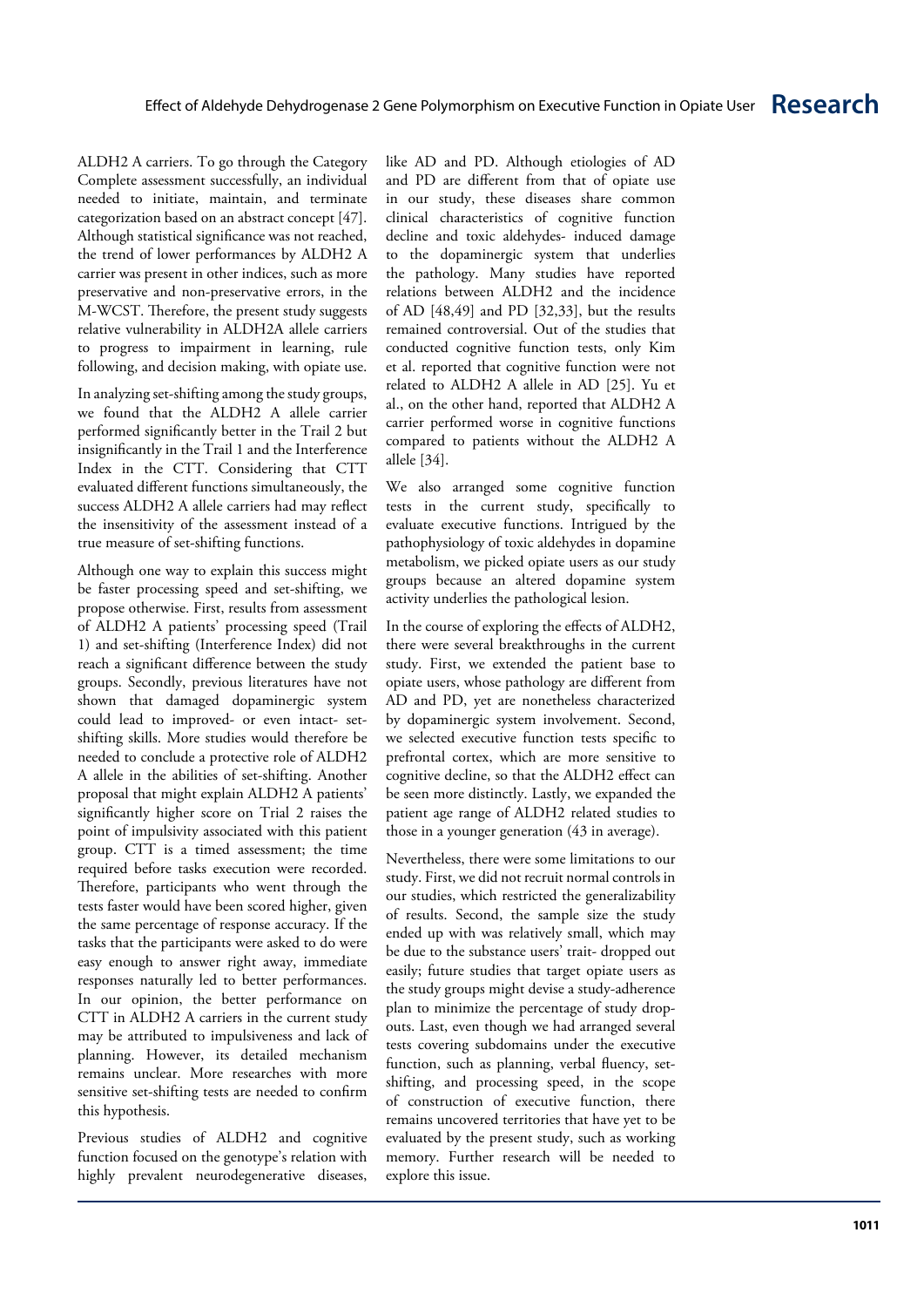# **Research** [Rwei-Ling Yu](c)

To the best of our knowledge, there has not been a study conducted on the effect of ALDH2 genotype on executive function in opiate users. Hence, the subject became the purpose of the current study. In brief, our study was based on (1) the influence of ALDH2 genotype on aldehydes metabolism (2) the process of aldehyde formation in dopamine metabolism (3) dopamine projection pathway in the prefrontal cortex, related to executive function (4) effects of opiate use on the dopaminergic system. We analyzed the relation between ALDH2 genotypes and executive functions in opiate users and found that participants with ALDH2 A exhibited impaired planning abilities when compared to those with ALDH2 GG genotype, and this finding suggests that carriers of ALDH2 A allele may experience relative vulnerability in their planning skills with opiate use, providing more evidence that opiate usage may harm cognitive functions. These results still need more meticulous and longitudinal studies to verify and confirm.

#### **Author Contributions**

Po-Chih Liu and Rwei-Ling Yu conceptualized the study and contributed to the execution, critique, and revision of the data analysis and manuscript. Po-See Chen, Ru-Band Lu, Chun-Hsiang Tan, Shao-Ching Tu contributed to the data acquisition and critique of the manuscript.

#### **Funding Sources**

*The consumables for this study were supported by the grant support from Ministry of Science and Technology (MOST 106-2410-H-006 -039 -MY2, 105-2410-H-006-021, 104- 2633-H-006-001, 103-2410-H-006 -120 -MY2, 103-2633-H-006 -001).*

#### **Acknowledgements**

We thank all the patients who participated in this study.

#### **References**

- 1. Nutt D, King LA, Saulsbury W, *et al.* Development of a rational scale to assess the harm of drugs of potential misuse. *Lancet* 369(9566), 1047-1053 (2007).
- 2. Ersche KD, Sahakian BJ. The neuropsychology of amphetamine and opiate dependence: implications for treatment. *Neuropsychol. Rev* 17(3), 317-336 (2007).
- 3. Wang TY, Lee SY, Chen SL, *et al.* The aldehyde dehydrogenase 2 gene is associated with heroin dependence. *Drug. Alcohol. Depend* 120(1-3), 220-224 (2012).
- 4. Li D, Zhao H, Gelernter J. Strong protective effect of the aldehyde dehydrogenase gene (ALDH2) 504lys (\*2) allele against alcoholism and alcohol-induced medical diseases in Asians. *Hum. Genet* 131(5), 725-737 (2012).
- 5. Yoshida A, Hsu LC, Yasunami M. Genetics of human alcohol-metabolizing enzymes. *Prog. Nucleic. Acid. Res Mol. Biol* 40, 255-287 (1991).
- 6. Crabb DW, Edenberg HJ, Bosron WF, *et al.* Genotypes for aldehyde dehydrogenase deficiency and alcohol sensitivity: The inactive ALDH2 (2) allele is dominant. *J. Clin. Invest* 83(1), 314 (1989).
- 7. Li H, Borinskaya S, Yoshimura K, *et al.* Refined geographic distribution of the oriental ALDH2\*504Lys (nee 487Lys) variant. *Ann. Hum. Genet* 73(Pt 3), 335-345 (2009).
- 8. Grünblatt E, Riederer P. Aldehyde dehydrogenase (ALDH) in Alzheimer's and Parkinson's disease. *J. Neural. Transm* 123

(2), 83-90 (2016).

- 9. Burke WJ, Li SW, Chung HD, *et al.* Neurotoxicity of MAO metabolites of catecholamine neurotransmitters: role in neurodegenerative diseases. *Neurotoxicology* 25(1-2), 101-115 (2004).
- 10. Marchitti SA, Brocker C, Stagos D, *et al.* Non-P450 aldehyde oxidizing enzymes: the aldehyde dehydrogenase superfamily. *Expert .Opin. Drug. Metab. Toxicol* 4(6), 697- 720 (2008).
- 11. Halliday GM, Leverenz JB, Schneider JS, *et al.* The neurobiological basis of cognitive impairment in Parkinson's disease. *Mov. Disord* 29(5), 634-650 (2014).
- 12. Klostermann EC, Braskie MN, Landau SM, *et al.* Dopamine and frontostriatal networks in cognitive aging. *Neurobiol. Aging* 33(3), 623. e615-624 (2012).
- 13. Goldstein DS, Sullivan P, Holmes C, *et al.* Determinants of buildup of the toxic dopamine metabolite DOPAL in Parkinson's disease. J Neurochem 126(5), 591-603 (2013).
- 14. Chung HJ, Weyandt LL, Swentosky A. The Physiology of Executive Functioning. In: Goldstein S, Naglieri JA, editors, Handbook of Executive Functioning: Springer Science & Business Media (2014).
- 15. Di Chiara G, Imperato A. Drugs abused by humans preferentially increase synaptic dopamine concentrations in the mesolimbic system of freely moving rats. *Proc .Natl. Acad .Sci* 85(14), 5274-5278 (1988).

16. Spanagel R, Herz A, Shippenberg TS. The

effects of opioid peptides on dopamine release in the nucleus accumbens: an in vivo microdialysis study. *J. Neurochem* 55(5), 1734-1740 (1990).

- 17. Severtson SG, Hedden SL, Martins SS, *et al.* Patterns of cognitive impairments among heroin and cocaine users: The association with self-reported learning disabilities and infectious disease. *J. Learn. disabil* 45(2), 139-150 (2012).
- 18. Kreek MJ, Levran O, Reed B, *et al.* Opiate addiction and cocaine addiction: underlying molecular neurobiology and genetics. *J. Clin .Invest* 122(10), 3387-3393 (2012).
- 19. Horvath MC, Kovacs GG, Kovari V, *et al.* Heroin abuse is characterized by discrete mesolimbic dopamine and opioid abnormalities and exaggerated nuclear receptor-related 1 transcriptional decline with age. *J. Neurosci.* 27(49), 13371-13375 (2007).
- 20. Rogers TD, Dickson PE, Heck DH, *et al.* Connecting the dots of the cerebro-cerebellar role in cognitive function: neuronal pathways for cerebellar modulation of dopamine release in the prefrontal cortex. *Synapse* 65(11), 1204-1212 (2011).
- 21. Liang CS, Ho PS, Yen CH, *et al.* Reduced striatal dopamine transporter density associated with working memory deficits in opioid-dependent male subjects: a SPECT study. *Addict. Biol* 21(1), 196-204 (2016).
- 22. Kamino K, Nagasaka K, Imagawa M, *et al.* Deficiency in mitochondrial aldehyde dehydrogenase increases the risk for late-onset Alzheimer's disease in the Japanese popu-